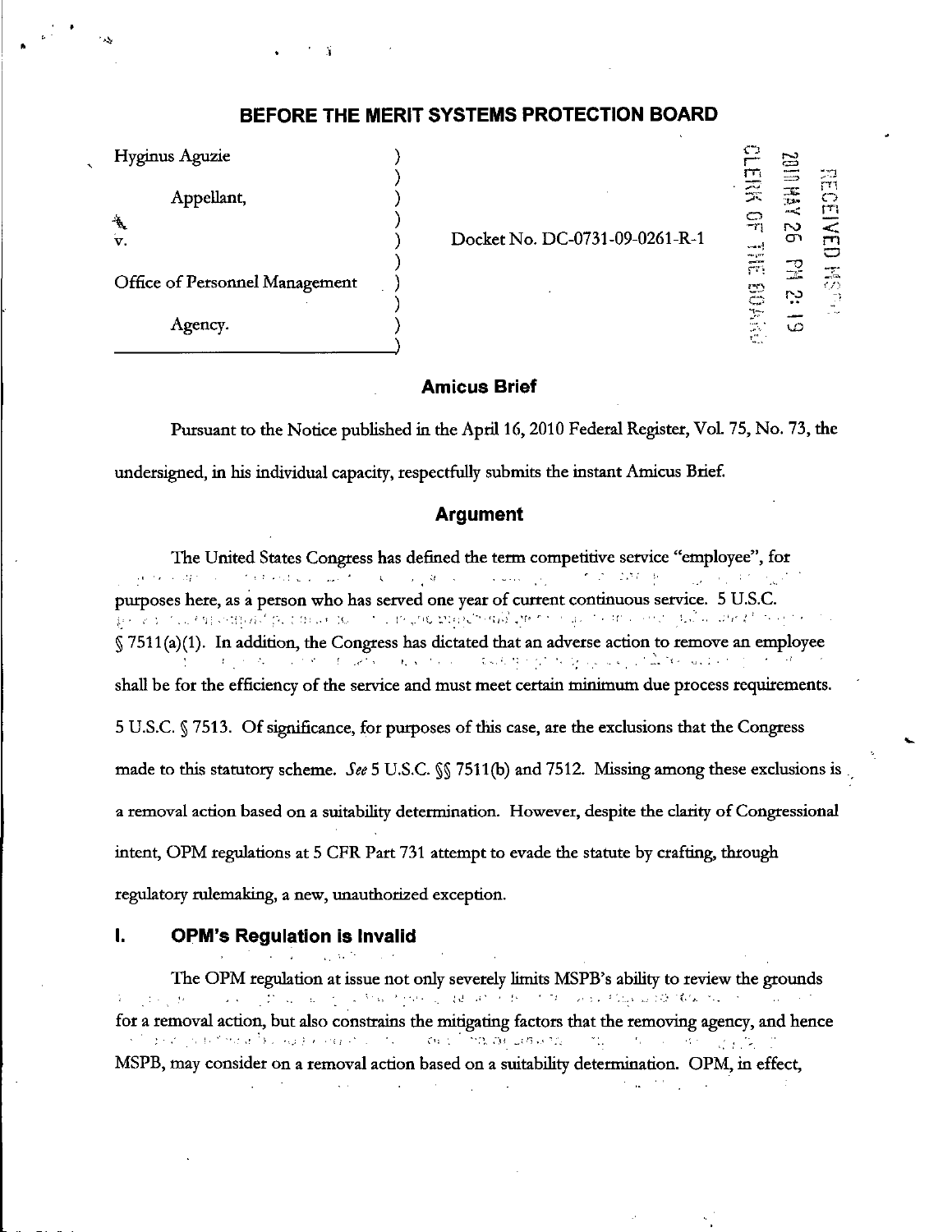impermissibly modified an Act of Congress through legislative rulemaking. See Cuellar v. United States Postal Serv.. 8 MSPR 624 (1981) (invaliding OPM regulation that was inconsistent with 5U.S.C. §7513).  $\ddot{\phantom{0}}$ 

OPM itself recognizes that agencies are precluded from taking a suitability action under 5 CFR Part 731 against an employee. As provided in 5 CFR Part  $731.105(e)$ , an "agency may not take a suitability action against an employee." (second emphasis only in original). In contrast, an agency may take a suitability action against an applicant or appointee (*i.e.*, a non-tenured employee), see  $5$  CFR Part 731.l05(c), as neither an applicant or appointee are governed by the Congressionally-mandated provisions of 5 U.S.C. § 7513.

OPM disregards Congressional intent by mandating that an employee's agency, at OPM's direction, take a suitability action against an employee. 5 CFR Part 731.304. OPM cannot direct an agency to do what that Congress, as OPM acknowledges in 5 CFR Part 731.105, already has determined an agency shall not do.

Moreover, despite OPM's recognition of the statutory limitations on an agency's ability to remove an employee, OPM carves out for itself, absent any statutory authority, an entirely different adverse action scheme regarding suitability actions. Although OPM typically cites to 5 U.S.C.  $§$  1301 *et seq.* as providing the statutory authority for its suitability functions and regulations, the statute is silent on suitability (i.e., removal) actions. Had the Congress intended to exempt suitability actions from the requirements of 5 U.S.C. § 7513, it certainly could and would have done so.

Accordingly, an agency, whether it be OPM or another agency at the behest of OPM, may not remove an employee on suitability grounds except as provided in 5 U.S.C. § 7513, absent the presence of a Congressionally-approved exception. The OPM regulation, to the extent it seeks to modify this statute — and impermissibly constrain MSPB's appellate jurisdiction — is invalid.

 $\overline{\mathbf{2}}$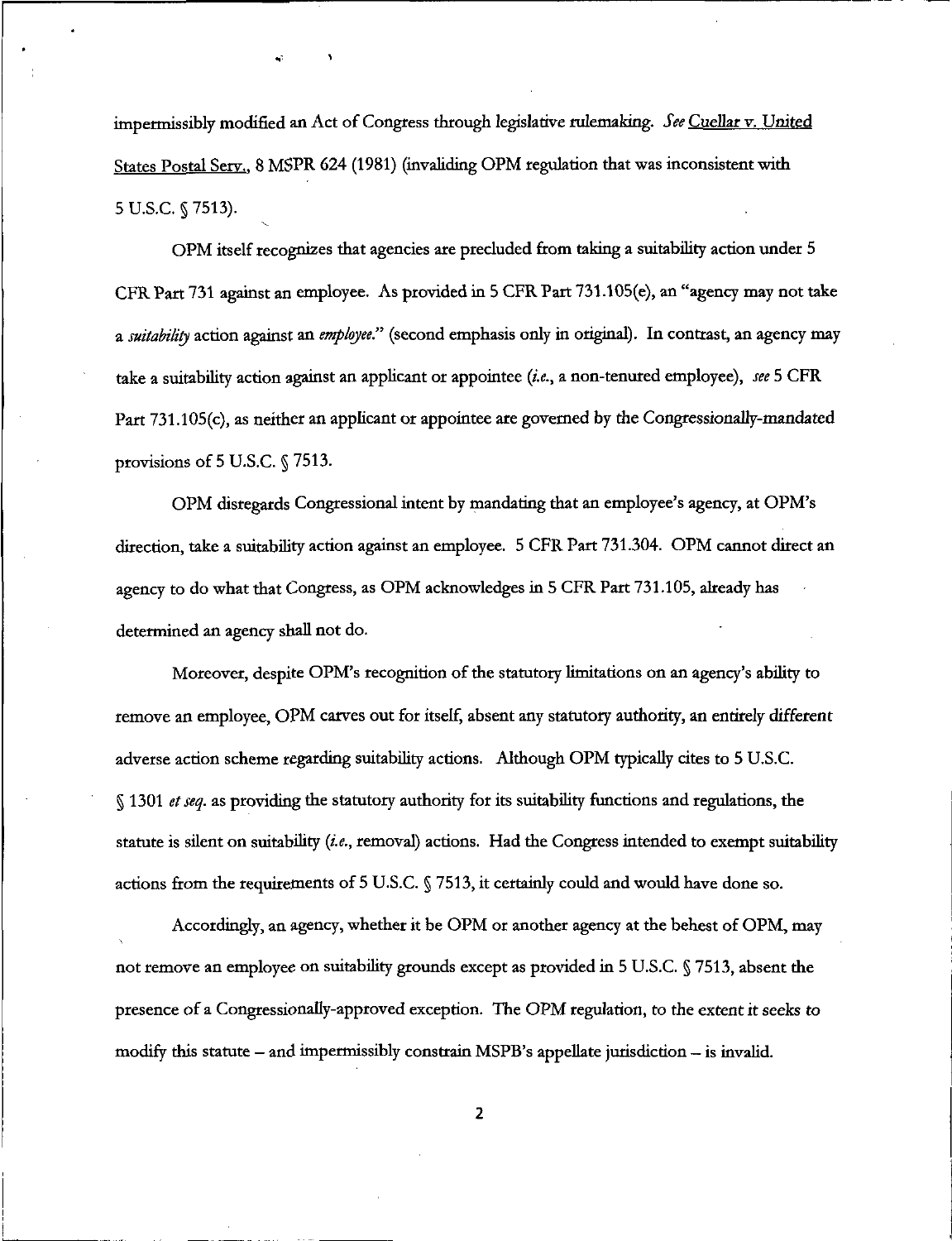# II. Suitability Actions Must Incorporate Consideration of Douglas Factors

As the MSPB made clear nearly 30 years ago, before an agency may remove an employee under 5 U.S.C. § 7513, it must consider a number of potentially mitigating factors. MSPB requires consideration of, inter alia:

- Employee's past disciplinary record;
- Employee's work record;
- Effect on employee's ability to perform job and management confidence in ability to perform job;
- Potential for rehabilitation;
- Other mitigating circumstances; and
- Effectiveness of alternate sanctions.

Douglas v. Veterans Admin., 5 MSPR 280 (1981). In all, Douglas identifies 12 factors for agency, and MSPB, consideration.

In contrast, the OPM regulations at 5 CFR Part 731.202(c), allow consideration only of the following factors:

- Nature of the employee's position;
- Nature and seriousness of conduct;
- Circumstances surrounding the conduct;
- Recency of the conduct;
- Age the employee at time of conduct;
- Contributing societal consideration; and
- Potential for rehabilitation.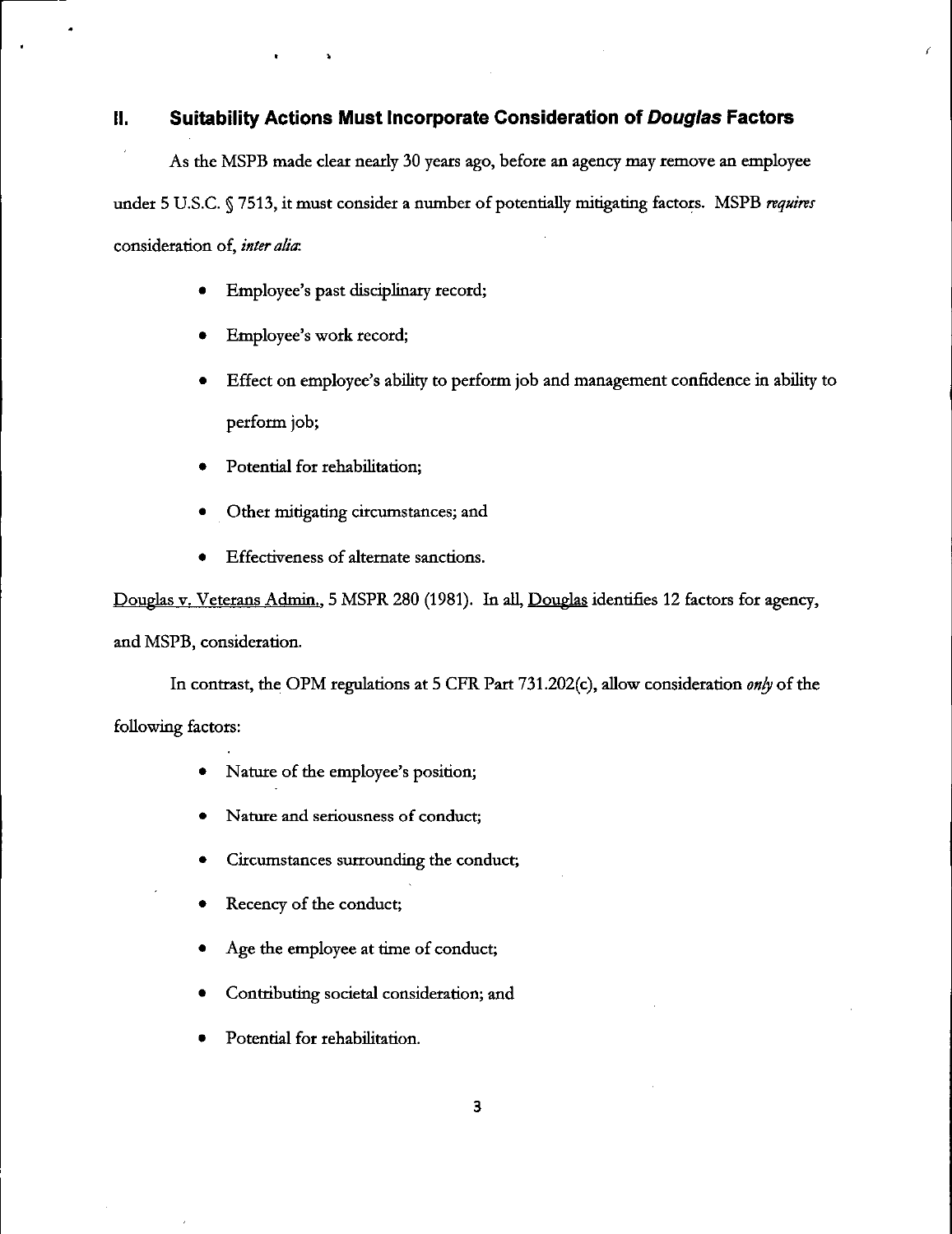Worse, OPM precludes MSPB from reviewing any factor in 5 CFR Part 731.202(c) unless expressly considered by OPM or the removing agency. See 73 FR 20149, 20150. This restriction flies in the face of well-settled MSPB case law that MSPB may review an agency's consideration, or failure to consider, mitigating factors. Gmitro v. Department of Army, 95 MSPR 127, 135 (2003).

 $\mathbf{v}$ 

# III. Even if the OPM Regulations Stand, Suitability Actions Remain Subject to 5 U.S.C. §7513

Through its 2008 amendments to 5 CFR Part 731, OPM clarified the difference between a suitability determination and a suitability action. Under 5 CFR Part 731.101, a suitability determination is the decision of whether someone is suitable or not suitable for Federal employment. A suitability action is based on a suitability determination and is limited to the following: (1) cancellation of eligibility; (2) removal; (3) cancellation of reinstatement eligibility; and (4) debarment. 5 CFR Parts 731.101 and 731.203(a).

Importantly, even in cases when OPM makes the suitability determination  $(e.g.,$  in cases of alleged fraud in the appointment process, refusal to furnish testimony, statutory bar to employment), it is the employing agency, at OPM's direction, that takes the suitability action. 5 CFR Part 731.304. Even if the regulations, as amended, are consistent with Congressional intent — which they are not — the regulations are internally inconsistent in that they require employing agencies to remove tenured employees despite OPM's express prohibition against doing so. 5 CFR Part 731.105(e) ("an agency may not take a suitability action against an employee") (emphasis in original). OPM cannot order an agency to do what OPM — and Congress - elsewhere forbid an agency from doing. Thus, any removal action based on a suitability determination that is taken against an employee by an employing agency, is subject to the procedures and due process requirements expressed in 5 U.S.C. 7513 and MSPB case law.

 $\overline{\mathbf{4}}$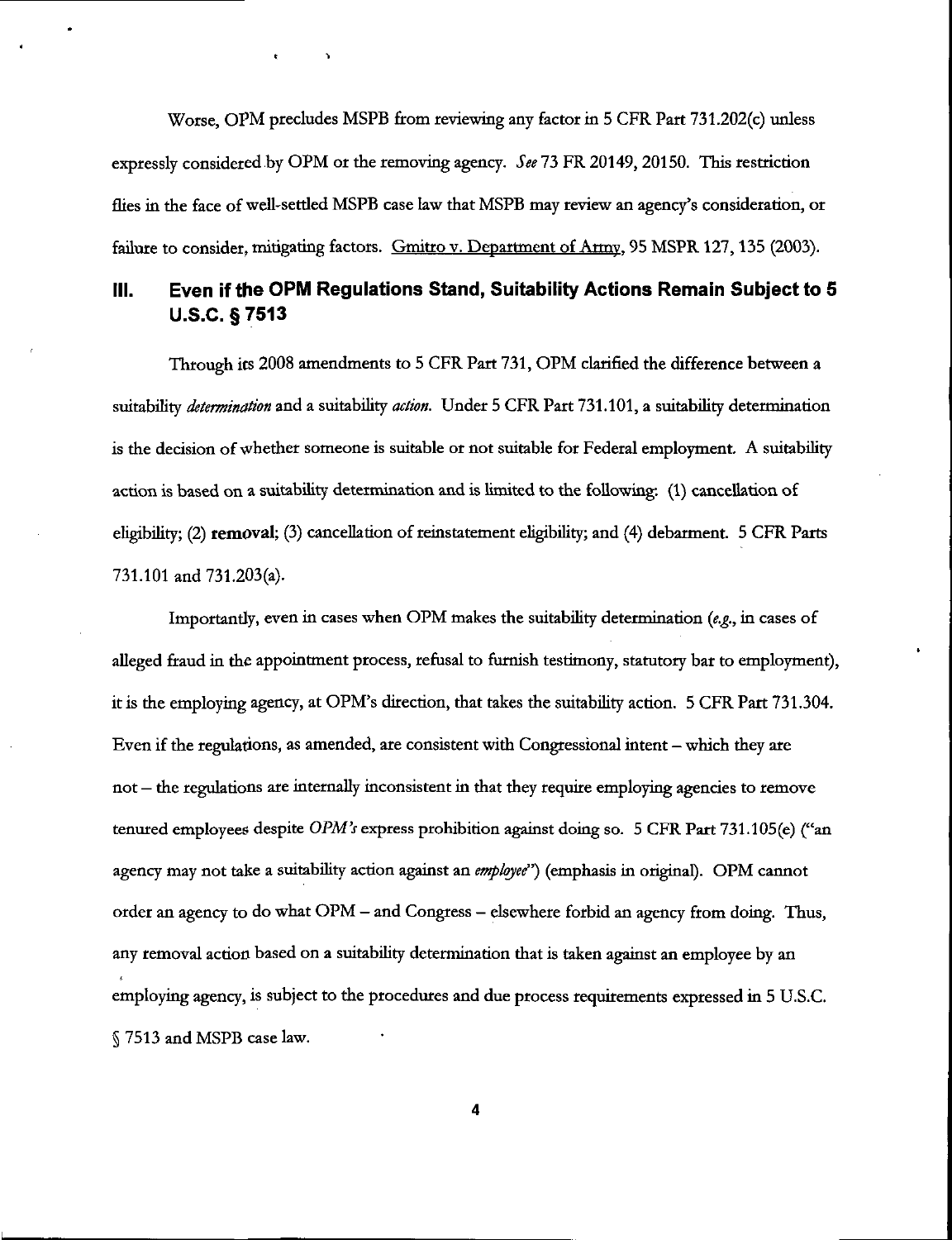## Conclusion

Given the Congressional intent expressed through enactment of 5 U.S.C. Chapter 75, OPM is precluded from implementing a contradictory scheme through rulemaking. Consequently, when a suitability action is taken against a tenured employee, whether initiated by the employing agency, OPM, or at OPM's direction: (1) the action must be taken pursuant to 5 U.S.C. § 7513; (2) the action must be taken by the employing agency; (3) the right to a written and oral reply must be afforded to the employee; (4) the action must be supported by consideration of relevant Douglas factors; (5) the action must be amenable to mitigation by MSPB; and (6) all aspects of the action must be fully reviewable by MSPB.

Respectfully submitted,

Mark Guberman 6110 Stonehenge Pl. Rockville, MD 20852 (301) 693-1580 ph